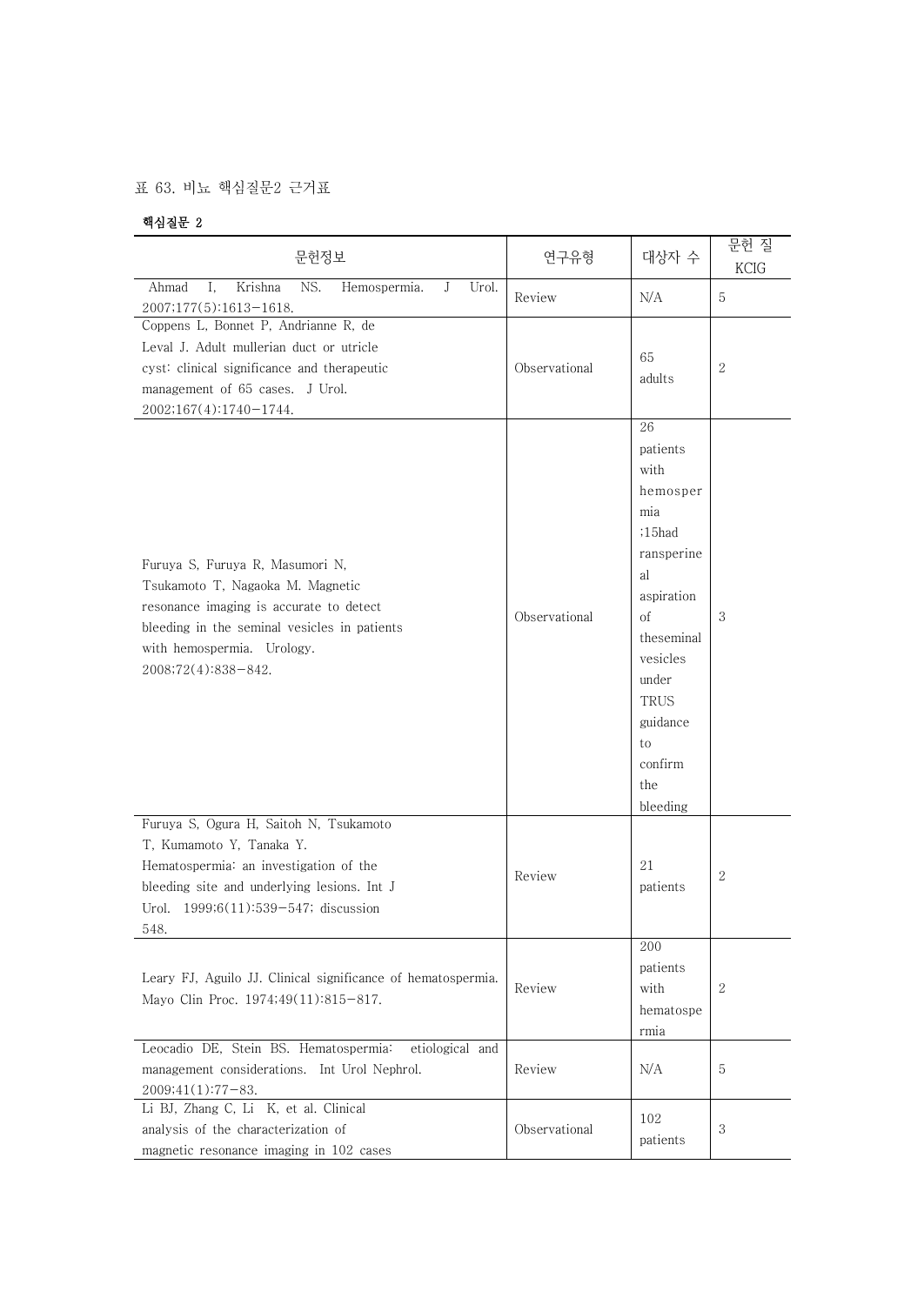| of refractory haematospermia. Andrology.                                                            |               |               |                |
|-----------------------------------------------------------------------------------------------------|---------------|---------------|----------------|
| 2013;1(6):948-956.                                                                                  |               |               |                |
| Littrup PJ, Lee F, McLeary RD, Wu D, Lee A, Kumasaka                                                |               |               |                |
| GH. Transrectal US of the seminal vesicles and                                                      | Observational | 522           | 5              |
| clinical<br>correlation.<br>Radiology.<br>ejaculatory<br>$ducts$ :                                  |               | patients      |                |
| $1988;168(3):625-628.$<br>Papp GK, Kopa Z, Szabo F, Erdei E. Aetiology of                           |               |               |                |
| haemospermia. Andrologia. 2003;35(5):317-320.                                                       | Review        | N/A           | 5              |
| Prando A. Endorectal magnetic resonance                                                             |               |               |                |
| imaging in persistent hemospermia. Int                                                              |               | 86            |                |
| Braz J Urol. $2008;34(2):171-177;$                                                                  | Observational | patients      | $\overline{4}$ |
| discussion $177-179$ .                                                                              |               |               |                |
| Torigian DA, Ramchandani P. Hematospermia: imaging                                                  | Review        | N/A           | 5              |
| findings. Abdom Imaging. $2007;32(1):29-49$ .                                                       |               |               |                |
|                                                                                                     |               | 54            |                |
| Yagci C, Kupeli S, Tok C, Fitoz S, Baltaci                                                          |               | consecutiv    |                |
| S. Gogus O. Efficacy of transrectal                                                                 |               | e             |                |
| ultrasonography in the evaluation of                                                                | Observational | patientswi    | 3              |
| hematospermia. Clin Imaging.                                                                        |               | th            |                |
| $2004;28(4):286-290.$                                                                               |               | hematospe     |                |
|                                                                                                     |               | rm            |                |
|                                                                                                     |               | ia            |                |
| Zhao H, Luo J, Wang D, et al. The value                                                             |               | 270           |                |
| of transrectal ultrasound in the diagnosis                                                          | Observational |               | 3              |
| of hematospermia in a large cohort of                                                               |               | patients      |                |
| patients. J Androl. 2012;33(5):897-903.<br>Ng YH, Seeley JP, Smith G. Haematospermia as a           |               |               |                |
| presenting symptom: outcomes of investigation in 300                                                | Observational | 300           | 2              |
| men. Surgeon. 2013;11(1):35-38.                                                                     |               | patients      |                |
|                                                                                                     |               | 26,126        |                |
|                                                                                                     |               | ambulator     |                |
|                                                                                                     |               | V             |                |
|                                                                                                     |               | men           |                |
|                                                                                                     |               | 50 years      |                |
|                                                                                                     |               | $\rm{O}$<br>r |                |
|                                                                                                     |               | older(40)     |                |
| Han M, Brannigan RE, Antenor JA, Roehl KA, Catalona WJ.<br>Association of hemospermia with prostate | Observational | years or      | 3              |
| cancer. J Urol. 2004;172(6 Pt 1):2189-2192.                                                         |               | older         |                |
|                                                                                                     |               | with a        |                |
|                                                                                                     |               | family        |                |
|                                                                                                     |               | history of    |                |
|                                                                                                     |               | prostate      |                |
|                                                                                                     |               | cancer or     |                |
|                                                                                                     |               | black         |                |
|                                                                                                     |               | race)         |                |
| Xing C, Zhou X, Xin L, et al. Prospective                                                           |               |               |                |
| trial comparing transrectal                                                                         | Observational | 106           | 2              |
| ultrasonography and transurethral seminal                                                           |               | patients      |                |
| vesiculoscopy for persistent                                                                        |               |               |                |